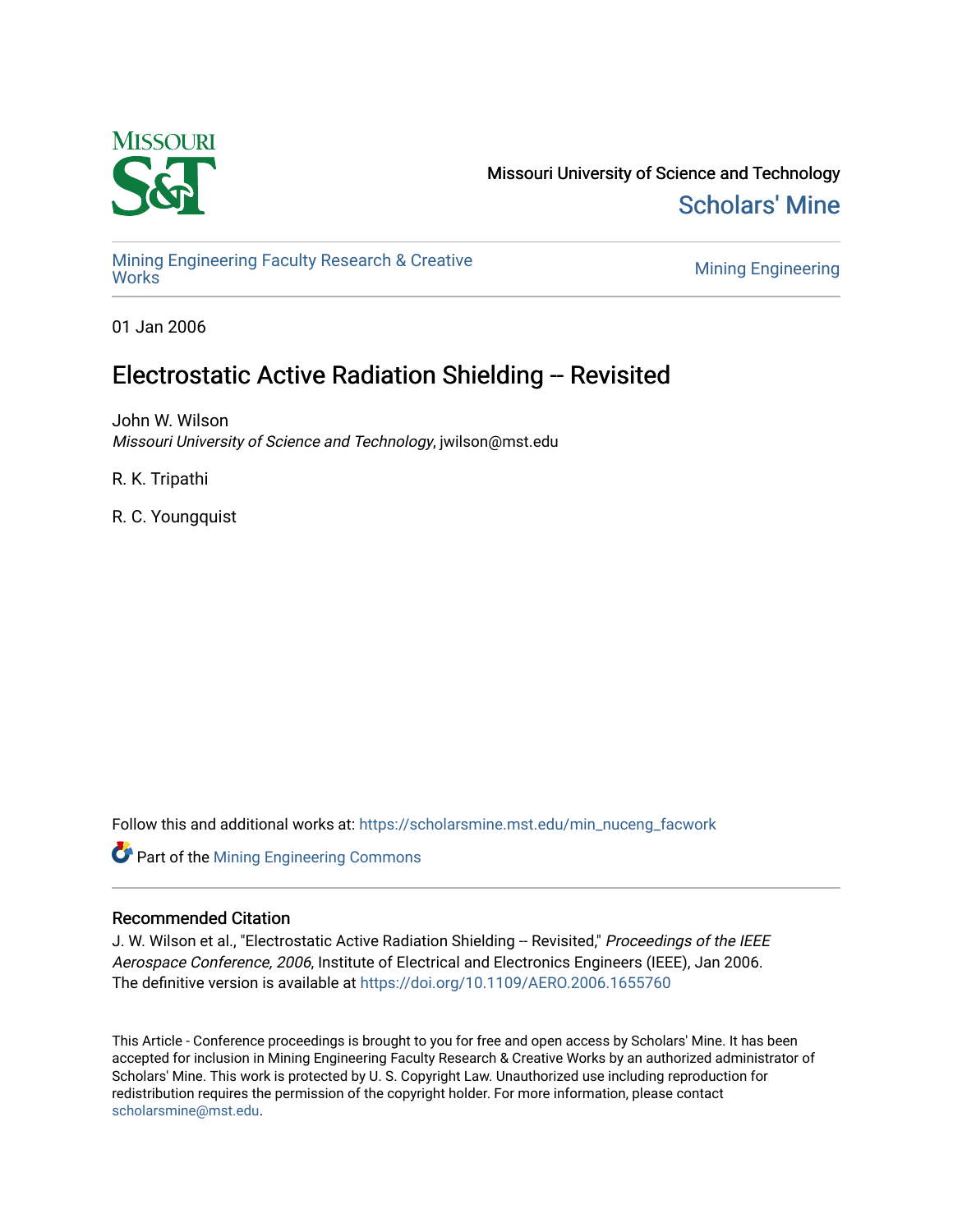# Electrostatic Active Radiation Shielding - Revisited<sup>1, 2</sup>

Ram K. Tripathi John W. Wilson Robert C. Youngquist<br>NASA Langley Research Center NASA Langley research Center NASA, The John F. Kennedy Spa Hampton VA <sup>23681</sup> Hampton VA <sup>23681</sup> FL <sup>32899</sup> 757-864-1467 757-8641467 321-867-1829

NASA Langley research Center NASA, The John F. Kennedy Space Center ram.k.tripathi@larc.nasa.gov John.w.wilson.nasa.gov Robert.C.Youngquist@nasa.gov

Abstract—For the success of NASA's new vision for space habitat. The cost effective design of the spacecraft demands exploration to Moon, Mars and beyond, exposures from the a very stringent requirement on the optimization process. hazards of severe space radiation in deep space long Exposure from the hazards of severe space radiation in deep duration missions is 'a must solve' problem The payload space long duration missions is 'the show stopper.' Thus, penalty demands a very stringent requirement on the design protection from the hazards of severe space radiation is of of the spacecrafts for human deep space missions. Langley paramount importance to the new vision. It is envisioned to has developed state-of-the-art radiation protection and have long duration human presence on Moon for deep space shielding technology for space missions. The exploration exploration. As NASA is looking forward to exploration in beyond low Earth orbit (LEO) to enable routine access to deep space, there is a need to go beyond current technology space will require protection from the hazards of the to the technology of the future. Faced with a limited budget accumulated exposures of space radiation, Galactic Cosmic and an expanding space exploration program, the old way Rays (GCR) and Solar Particle Events (SPE), and of doing business is inadequate, and NASA requires minimizing the production of secondary radiation is a great revolutionary technologies to make advances. advantage. There is a need to look to new horizons for newer technologies. The present investigation revisits An enabling technology for the exploration, the electrostatic active radiation shielding and explores the development, and the commercialization of space is a costfeasibility of using the electrostatic shielding in concert with effective means of reducing the health risks from exposures the innovative materials shielding and protection to galactic cosmic rays (GCR) and a possible solar particle technologies. The full space radiation environment has been event (SPE). This has been a well-recognized challenge used for the investigation. The goal is to repel enough and a critical enabling technology for exploration in which positive charge ions so that they miss the spacecraft without astronaut health effects are of principal concern. Even more attracting thermal electrons. Conclusions are drawn, should so with the development of space infrastructure and the the electrostatic shielding be successful, for the future eventual commercialization of space as new materials and directions of space radiation protection.  $\qquad \qquad$  other space products are identified and as larger numbers of

| 4. DOSE EXPOSURE COMPARISON7 |  |
|------------------------------|--|
|                              |  |
|                              |  |
|                              |  |
|                              |  |

vision for NASA. He articulated agency's vision for space in risk mitigation are critical issues in space development. exploration in the 21st Century, encompassing broad range of human and robotic missions including missions to Moon, In the present paper, we will first review the underlying Mars and beyond. As a result, there is a focus on long quantities to be considered and their implementation into duration space missions. NASA is committed to the safety the design process. We will then discuss the electrostatic of the missions and the crew. There is an overwhelming radiation shielding and address the feasibility issue for emphasis on the reliability issues for space missions and the detailed space radiation environment exposure, make

civilians become involved in space based careers. At the TABLE OF CONTENTS present stage of space exploration, the astronaut corps is a select group of individuals who normally enter into service near mid-life and have a very limited career duration that allows unusually high annual exposures during their short career. Even then the mitigation of health risks is a great challenge. As we begin to build infrastructure for commercialization, the involvement of more ordinary career workers who will live and work in space will require a reassessment of allowable exposure limits and undoubtedly a substantial reduction in allowable annual exposure. Even 1. INTRODUCTION more challenging is the "personal family explorer" who may choose to have a family vacation in space. The use of On January 14, 2004, President George Bush set up <sup>a</sup> new shielding to control exposure and the role of pharmacology

<sup>10-7803-9546-8/</sup> 06/ \$20.00 © <sup>2006</sup> IEEE.

 $2$  IEEEAC paper # 1398, Version 1, Updated Nov. 12, 2005.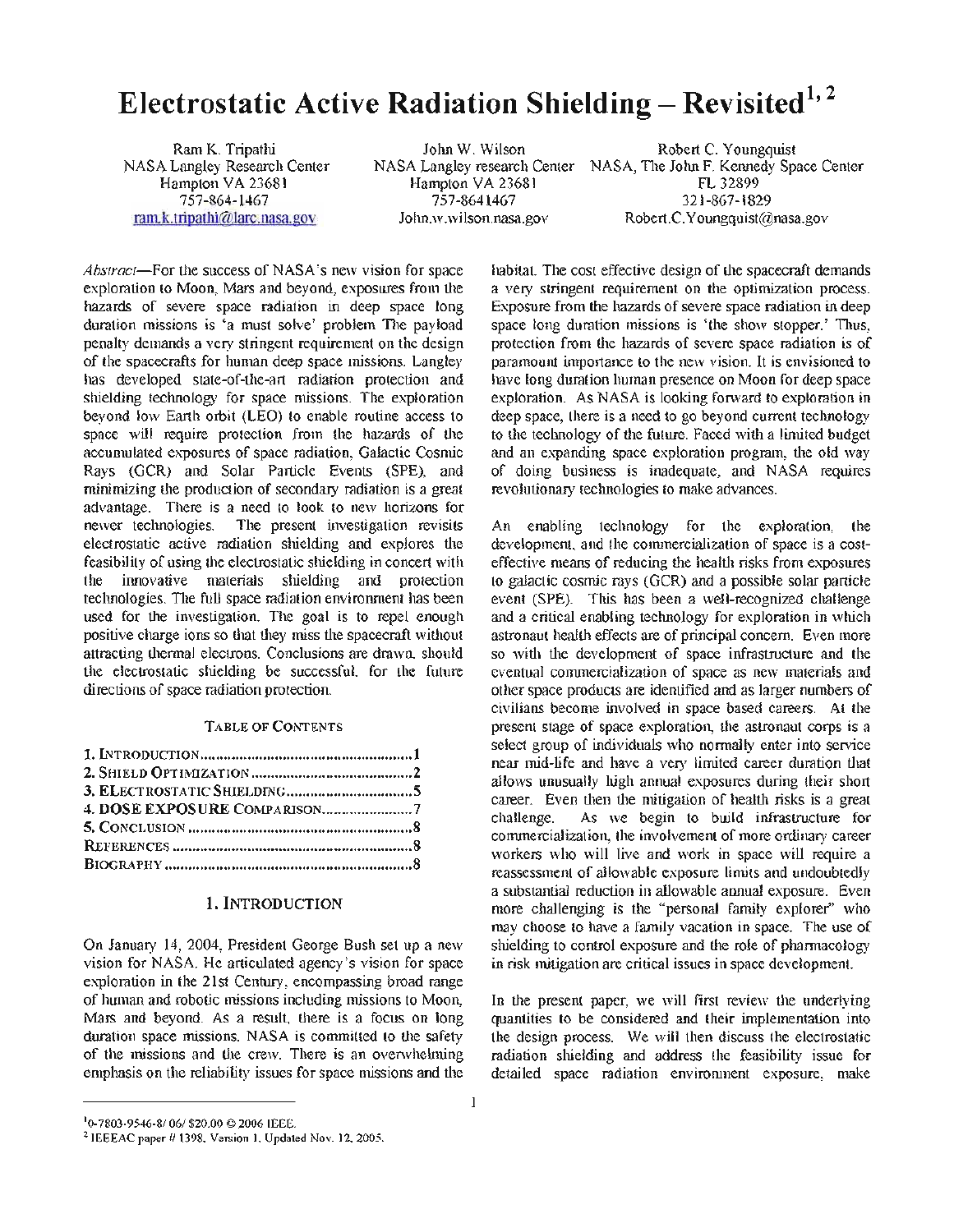comparison with the state-of-the-art material shielding, and Exposure and Other Constraints draw conclusions about viable scenarios. Clearly, future developments will require a more complex mission scenario<br>and optimization across a more complex array of habitats<br>and vehicles and addressing technological issues for future<br>development of habitation across a more complex and vehicles and addressing technological issues for future and approved by the NASA Administrator and the space missions to Moon, Mars and beyond.

Shield mass can be a high cost factor in system designs for The NCRP did recommend that the limits for low earth orbit the long-term operations required and optimization methods (LEO) operations could be used as a guide in in the design process will be critical to cost-effective operational studies [3]. Work is in progress to investigate progress in space development [1]. Limiting the time of exposure constraints for deep space missions and transfer to duty station or the mission time within the solar reported else where. New exposure recommendations are cycle as well as the choice of materials used in construction now approved by the NCRP [3] and the new LEO cycle as well as the choice of materials used in construction now approved by the NCRP [3] and the new LEO limits are can reduce the shield mass required on specific missions given the three critical organs of skin, ocular [4]. Unfortunately, adequate optimization procedures have blood forming organ (BFO) in tables <sup>1</sup> and 2 and are used not been available to minimize the mass and the associated recognizing the associated uncertainties. We use dose costs for a given mission scenario. equivalent for the Gy-Eq since insufficient data will not

Much of the protection within a space structure is provided by the structural elements, onboard materials, and The optimized mission is taken [1, 2] as the minimum mass equipment required for other purposes and the means of to meet mission requirements and not exceed the exposure making the best choice of materials among various options constraints in tables <sup>1</sup> and 2. The present design is critical to the protective qualities of the overall design. considerations are for the main habitable areas. The volume Multifunctionality of materials (for example, structural limited crew quarters where a large fraction of personal time elements which have good shielding properties) will be is spent will have added protection to further reduce common in the optimization process. Furthermore, the exposures (ALARA) and is also designed to provide the design decisions cannot be made in a vacuum and shelter from a solar particle event. multidisciplinary design methods need to be developed. The need for multifunctional/multidisciplinary design Table 1. Recommended organ dose equivalent limits for all techniques was identified as critical to the cost-effective ages development of space several years ago and expanded on recently.

In the past an amount of exposure was assigned to each mission segment and developed as a subjective strategy with relative improvements of costs through material trades dependent on off-optimum design solutions. On the other hand the necessary optimization methods for minimum mass determinations have been developed  $[1,2]$  in performing trade studies to enable objective trade reduction costs by meeting exposure constraints over the entire mission architecture for each trade. In addition to optimized design trades, we have also considered the implementation Table 2. Career whole body-dose equivalent limit (Sv) for of the principle of as low as reasonably achievable lifetime excess risk of fatal cancer of three (ALARA) required by federal regulation and normally percent as <sup>a</sup> function of age at exposure. ignored in mission design studies. The ALARA principle is met by added protection of the crew quarters where members spend a significant fraction of each day sleeping. The main crew quarter design is also used as the shelter from potential solar particle events during the mission. In this respect, an adequate strategy for exposure limitation during extra vehicular activity (EVA) is available and the design is mainly the habitable volume and crew quarter/SPE shelter.

Occupational Safety and Health Administration (OSHA.) There are no limits for deep space operations due to the unusual composition of the GCR and the resultant 2. SHIELD OPTIMIZATION uncertainties in associated health risks [2].

> (LEO) operations could be used as a guide in deep space exposure constraints for deep space missions and will be given the three critical organs of skin, ocular lens, and allow Gy-Eq evaluation at this time.

> to meet mission requirements and not exceed the exposure

|         | BFO, Sv     | Eye, Sv | Skin, Sv |
|---------|-------------|---------|----------|
| Career  | See Table 2 | 4.0     | 6.0      |
| Annual  | 0.50        | 2.0     | 3.0      |
| 30 Days | 0.25        | 1.0     | 1.5      |

| Age    | 25  | 35      | 45  | 55  |
|--------|-----|---------|-----|-----|
| Male   | 0.7 | $1.0\,$ | 1.5 | 2.9 |
| Female | 0.4 | 0.6     | 0.9 | 1.6 |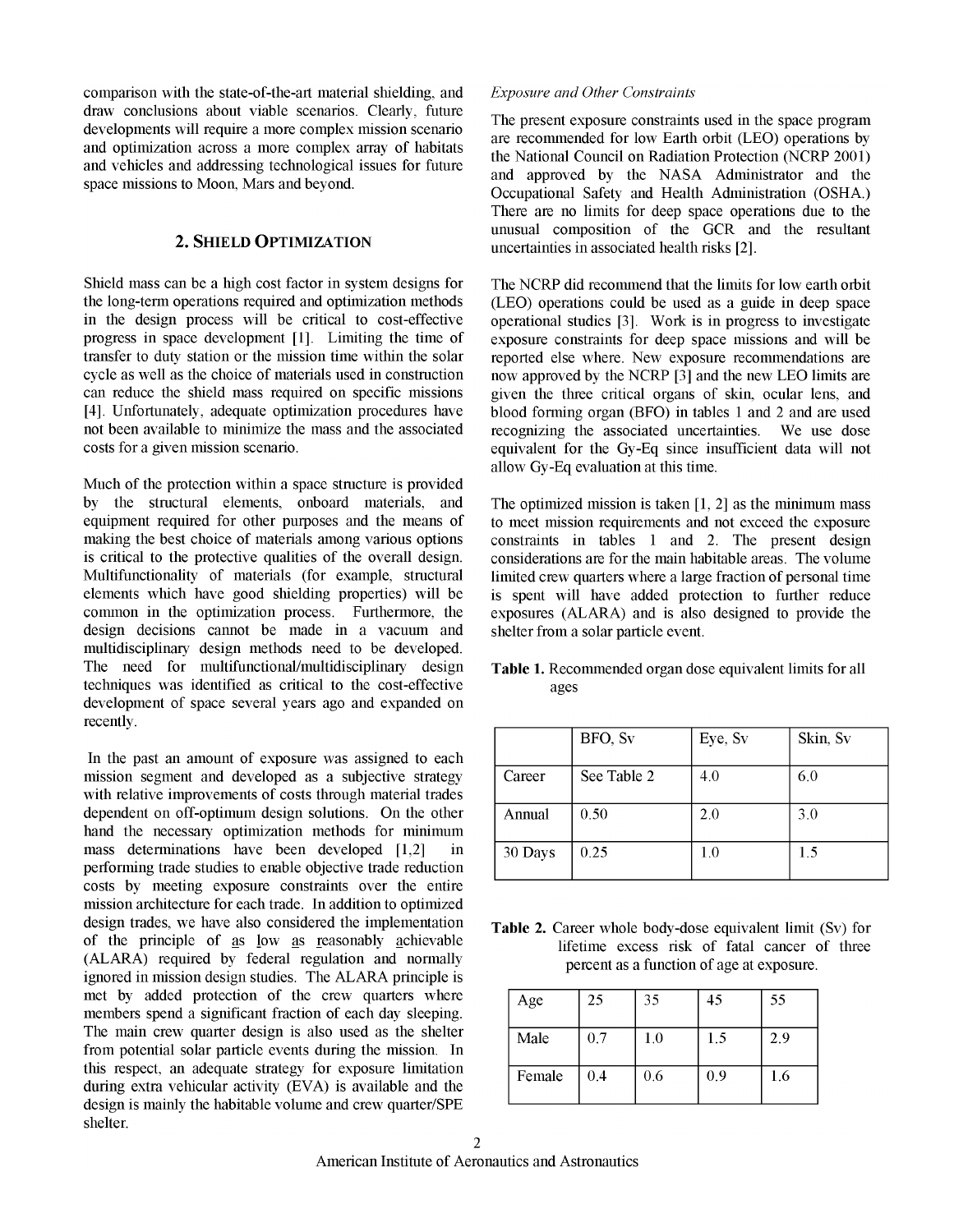Aside from the radiation health risks, the psychological well being and its impact on crew performance also affects the shield design [1, 2]. Crew performance level is related in part to the length of the mission and the volume of the work/living areas of the spacecraft. The design performance levels of Optimal, Performance Limit, and Tolerable are used as a function of duration of the stay. Rather small volumes are useful over short time periods but long missions require sufficient space for a crew to perform at reasonable levels. We use the optimal design for the habitable volume and the Tolerable design for the crew quarters which also serves as the SPE shelter

The basic requirement on astronaut exposure limitations established by the National Council on Radiation Protection is that radiation induced excess fatal cancer risks from career exposures are to be limited to less than 3 percent and early radiation syndrome (nausea, vomiting...) is to be avoided [3, 10, 11]. Qualitatively, this is similar to the requirements for terrestrial radiation workers. The radiation environment in low Earth orbit (LEO) is of such a character that career radiation exposure limits have been given by the NCRP in terms of a local tissue related quantity known as dose equivalent (Seivert, NCRP 2001 [11]) given by

$$
H = \int Q(L) D_L dL
$$
 (1)

where  $O(L)$  is the quality factor (ICRP 1991) [12] relating to the difference in induced risk of differing particle types delivering the same dose and  $D_L$  is the dose (Gray) from components with linear energy transfer between L and L +  $dL$ . Accepted values for Q  $(L)$  for GCR spectrum are used here. Note that equation (1) breaks the convention of the ICRP (1991) [12] who have recommended radiation field weighting factors for estimation of fatal cancer risks, which does not depend on the local tissue field. The argument given by the ICRP is that the uncertainty introduced through such a nonlocal approximation is indicative of the uncertainty in risk estimation methods in distinction to equation (1) that gives the appearance of a quantified risk. The approach by the NCRP in recommending equation (1) allows a quantitative treatment of uncertainty as noted in reference [2] and enables the development of reliability based methods [13].

The relative biological effectiveness (RBE) associated with early radiation syndrome have been recently defined by the NCRP (2001) [21] to relate to a new quantity Gy-Eq in terms of field quantities (nonlocal quantity) as

$$
Gy-Eq = \sum_{i} RBE_{i} D_{i}
$$
 (2)

where RBE; is the relative biological effectiveness of the ith field component resulting in dose  $D_i$  to the specific tissue. Limitations on dose equivalent and Grav equivalent have been given by the NCRP for LEO operations as given in tables 1 and 2.

## Space Environment and Shielding Materials

In order to quantify radiation exposure in space, it is required that the external ambient ionizing radiation environment be specified in terms of individual constituents and their respective energy fluxes. A great quantity of observational space environmental data from instrumented space platforms has been amassed in recent decades and used in developing computer models serving to define, as well as possible, the composition and temporal behavior of the space environment [4]. From the standpoint of radiation protection for humans in interplanetary space, the heavy ions (atomic nuclei with all electrons removed) of the galactic cosmic rays (GCR) and the sporadic production of energetic protons from large solar particle events (SPE) must be dealt with. The GCR environmental model used herein is based on a current version in which ion spectra are modulated between solar maxima and minima according to terrestrial neutron monitor data assuming the radial dependent diffusion model of Badhwar et al. [5], as described in reference [6]. The modeled spectra for Solar minimum in 1977 and Solar Maximum in 1990 as given by Badhwar are shown in figure 1.

The environment near a large celestial body is modified by interaction with local materials producing an induced environment and shielding within the subtended angle of such a large body. The surface exposure on a lunar plain is shielded below the horizon but experiences an induced environment (mainly but not exclusively neutrons) produced in the local surface. The lunar surface GCR environment is shown in figure 1 at the 1977 Solar Minimum and the 1990 Solar Maximum. In addition to the GCR ions streaming from overhead, large numbers of neutrons are produced in the lunar surface materials and diffuse from below the surface as shown in the figure. Similar results are obtained [1] on the surface of Mars. The main difference is the presence of the Martian atmosphere that attenuates the incident ions and produces additional GCR fragments and more energetic neutrons in the atmosphere overhead.

In addition to the galactic cosmic rays able to penetrate the geomagnetic field to LEO, there are occasional solar particle events able to penetrate the geomagnetic field. The solar particle source is mainly composed of protons of similar quality as the trapped protons and the limitations in tables 1 and 2 are applicable. The implications of the galactic cosmic ray exposures on LEO operations have not been fully evaluated with respect to exposure limitations.

Large SPE have only been observed to occur during times of increased solar activity conditions, and very large energetic events of grave important to human protection occur only infrequently (avg. 1 or 2 per cycle) and only outside of two years of solar minimum. Among the large events, the largest observed ground level event of the last 60 years of observation is that of February 23, 1956 which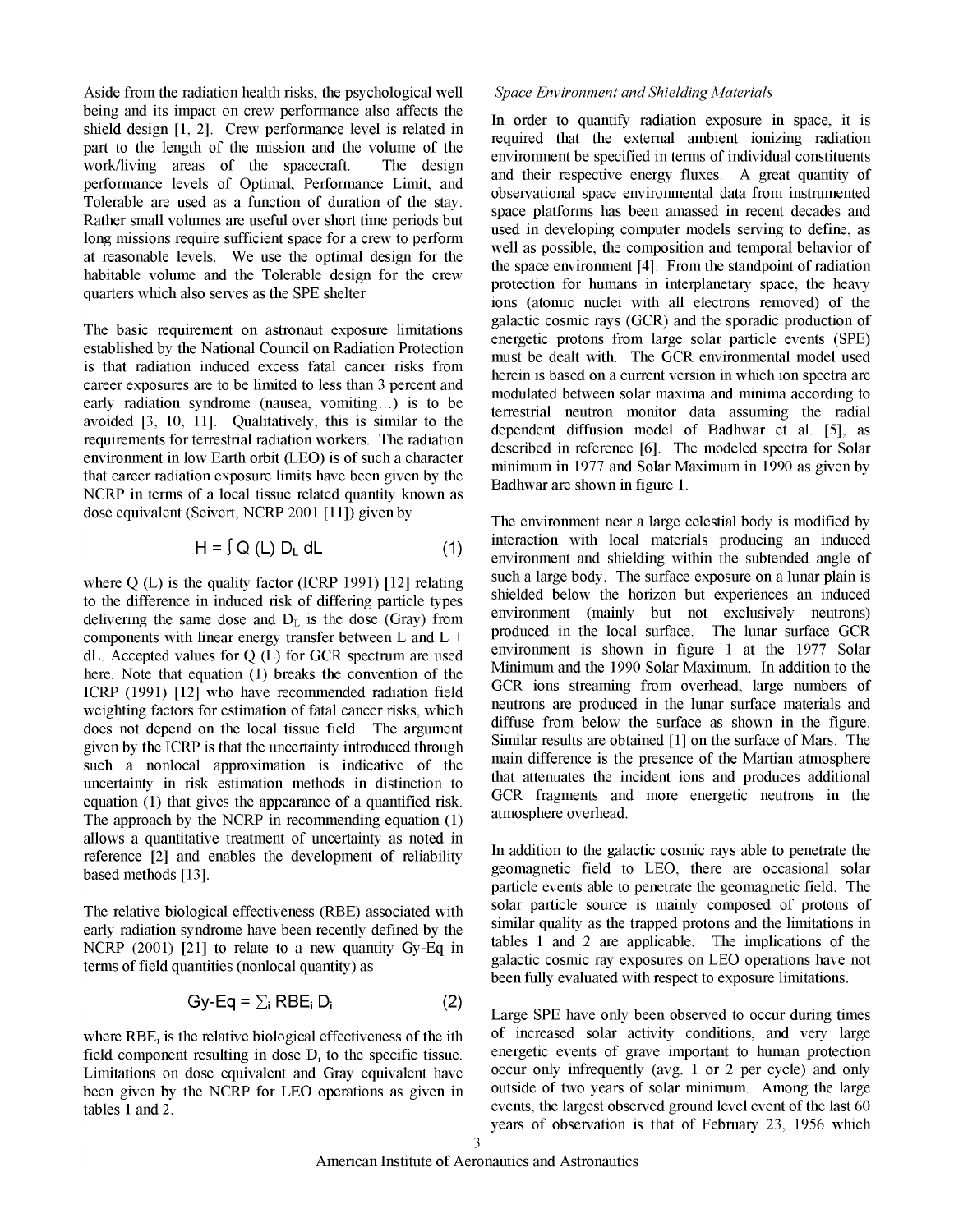produced a 3600 percent increase in neutron monitor levels on the terrestrial surface. The next largest event observed is the September 29, 1989 event with ground level increases of 400 percent or an order of magnitude smaller than that of Feb. 1956 event. Numerous other ground level events of smaller magnitude have occurred but are a factor of four and more lower in magnitude than the Sept. 1989 event. It is known that large SPEs are potentially mission threatening, and astronauts in deep space must have access to adequate shelter from such an occurrence. The SPE particle energy spectrum, usually, is used derived from the event which took place on September 29, 1989. To provide a baseline worst-case scenario we assume an event of the order of four times larger than the September 29, 1989 event as an event comparable to the August 4, 1972 event from the point of view of space exposure. The September 1989 SPE spectrum is shown in figure 2. If we meet 30-day dose rate constraints on an event four times larger than the September 1989 event then it is unlikely that an added factor of two or so larger events (like that of Feb. 23, 1956) would have serious medical consequences. Data for recent large SPEs have not been fully processed yet.



Figure 1 - Galactic cosmic ray spectra at the 1997 Solar Minimum (full lines) and 1990 Solar Maximum (dashed lines) according to Badhwar et al. top figure free space, bottom figure on lunar surface.



Figure 2 - Solar particle event September 1989, top figure free space and bottom figure Lunar surface

The SPE are likewise altered by the presence of a large body similar to the GCR. The corresponding lunar surface environment is shown in figure 2. The role of the neutrons on the lunar surface is less effective in causing exposure relative to the protons streaming from overhead. Note that is in contrast to the more energetic GCR wherein large numbers of neutrons are produced in the lunar surface materials (see figure 1). Neutrons play a relatively more important role on the Martian surface where added neutrons are produced in the overhead atmosphere and the SPE protons are greatly attenuated [1].

The effectiveness of a given shield material is characterized by the transport of energetic particles within the shield, which is in turn defined by the interactions of the local environmental particles (and in most cases, their secondaries) with the constituent atoms and nuclei of the shield material. State-of-the-art relativistic heavy ion collisions [1.2] have been used in this analysis and detailed relativistic effects have been taken into account in developing these methodologies both in kinematics and dynamics (physics) of collision and fragmentation processes. Detailed discussion on relativistic heavy ion collisions and the formalism is given in [1, 2] and references there in. These interactions vary greatly with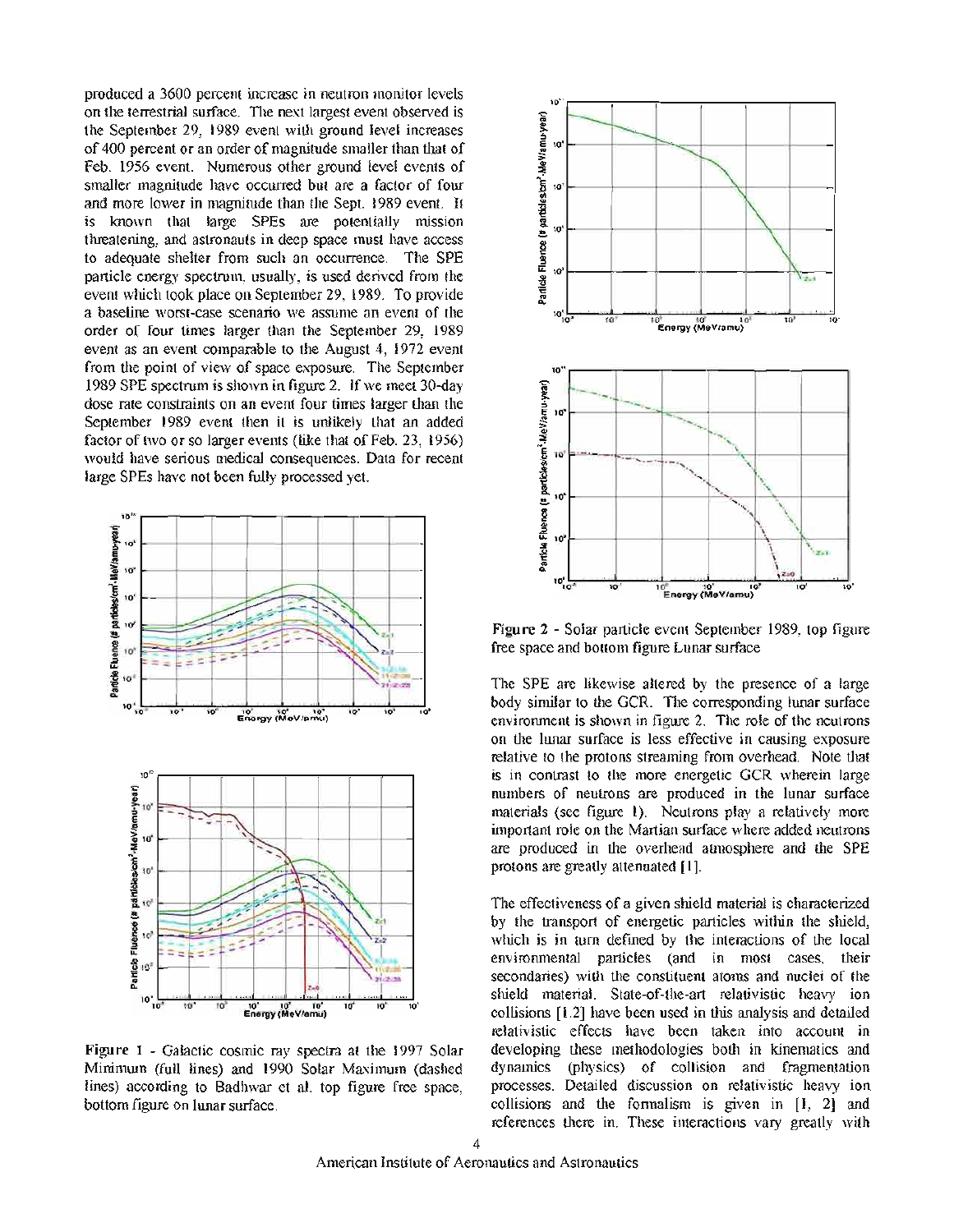different material types. For space radiation shields, Shield Configuration and Transmission Function for Ions materials with high hydrogen content generally have greater The electrostatic shield configuration considered here is shielding effectiveness, but often do not possess qualities shown in figure 3. It is composed of a set of 12 spheres (the<br>that lend themselves to the required structural integrity of<br>the space vehicle or habitat. Organic polymers are the<br>exception. The design of properly-shielded s habitats for long-duration human presence in interplanetary<br>space will thus require an approach tending toward potential of -300 MV. The inner spheres are 10 meters in space will thus require an approach tending toward<br>optimization of a compromise between protective shielding<br>and various other functional aspects of the onboard<br>materials of  $+300$  MV. It is premature to make estimates of<br> materials. Candidate multifunctional materials for such an resolved first. Mass of the configuration would depend on optimization approach are chosen to represent various optimization approach are chosen to represent various the materials used in fabricating the configuration and the configuration and the configuration and the hydrogen and methane are possible fuels that in large the order of lower tens of tons  $\sim$  20 - 40 ton. quantities may contribute substantially to overall protection. Aluminum has long been a spacecraft material of choice although various forms of polymeric materials show enhanced protection properties such as polyethylene. The polysulfone and polyetherimide are high performance structural polymers. Lithium hydride is a popular shield material for nuclear power reactors, but is generally not<br>useful for other functions. The granhite nanofiber materials spheres out on each axis useful for other functions. The graphite nanofiber materials  $_{\rm V=+300\,MV=0.04}^{50\,\rm{meters\,ou}}$ heavily impregnated with hydrogen may well represent a viable multifunctional component in future space structures  $y$ et state-of-the-art. 16tO meters out on each axis. 16tO meters out on each axis. 16tO meters out on each axis. 16tO meters out on each axis. 16tO meters out on each axis. 16tO meters out on each axis. 16tO meters out o

For the last four decades investigations  $[8, 9]$  of the feasibility of using active methods, such as electromagnetic fields or plasmas, to shield spacecraft from hazardous space radiation, have been undertaken with the intention of Figure 3 - Electrostatic shielding configuration reducing the weight penalties associated with the use of bulk material shielding for manned spacecraft. Most of Transmission of the shield for several ions (including these investigations have focused on high energy protons proton and helium) was calculated for the configuration of and electrons, that is more akin to SPE and not much figure 3. The simulation uses Coulomb's law and Newton's consideration was given to shielding against the high- equations in a straightforward numerical integration with energy, heavy-ions (HZE particles) present in the galactic selectable finite time steps. It includes the relativistic cosmic ray (GCR) spectrum which are more biologically corrections but it does not include electromagnetic radiation damaging. Amongst the four categories of active shielding; from the accelerating particles. User selections include electrostatic fields, plasmas, confined magnetic fields and mass, charge and kinetic energy of the particles. Other user unconfined magnetic fields; it has been argued that selections allow the initial flux of the particles to be more or unconfined magnetic fields concept is the most promising. less focused upon the spacecraft so that comput The analysis suggested that electrostatic shields are is not wasted on particles going the wrong way, while at the unsuitable for GCR shielding since the required electrostatic same time including particles that might hit the spacecraft potentials exceed the state of the art by over an order of only because the electrostatic fields steered them into it. magnitude. In addition, electrical breakdown considerations Simulation studies for the transmission coefficient for the limit the minimum physical size of the shield configuration figure 3 configuration are shown for protons and alpha to dimensions on the order of hundreds of meters. Present particle in figure 4. The lower line is for protons and the feasibility investigation revisits the issue and considers upper one is for alpha particle. It is seen that the increased GCR space spectrum and takes into account all biological nucleon to charge ratio reduces the effectiveness of the dose exposures. Material shielding is used for GCR shield. Note also that particles that hit the protected area spectrum; and the mass is mission specific. will be lowered in energy. For example, an ion with 6.0

inflatable balloons. A rough estimate suggests that it is in



less focused upon the spacecraft so that computational time. GeV initial kinetic energy that strikes the shield will have its energy reduced to 5.7 GeV when it strikes.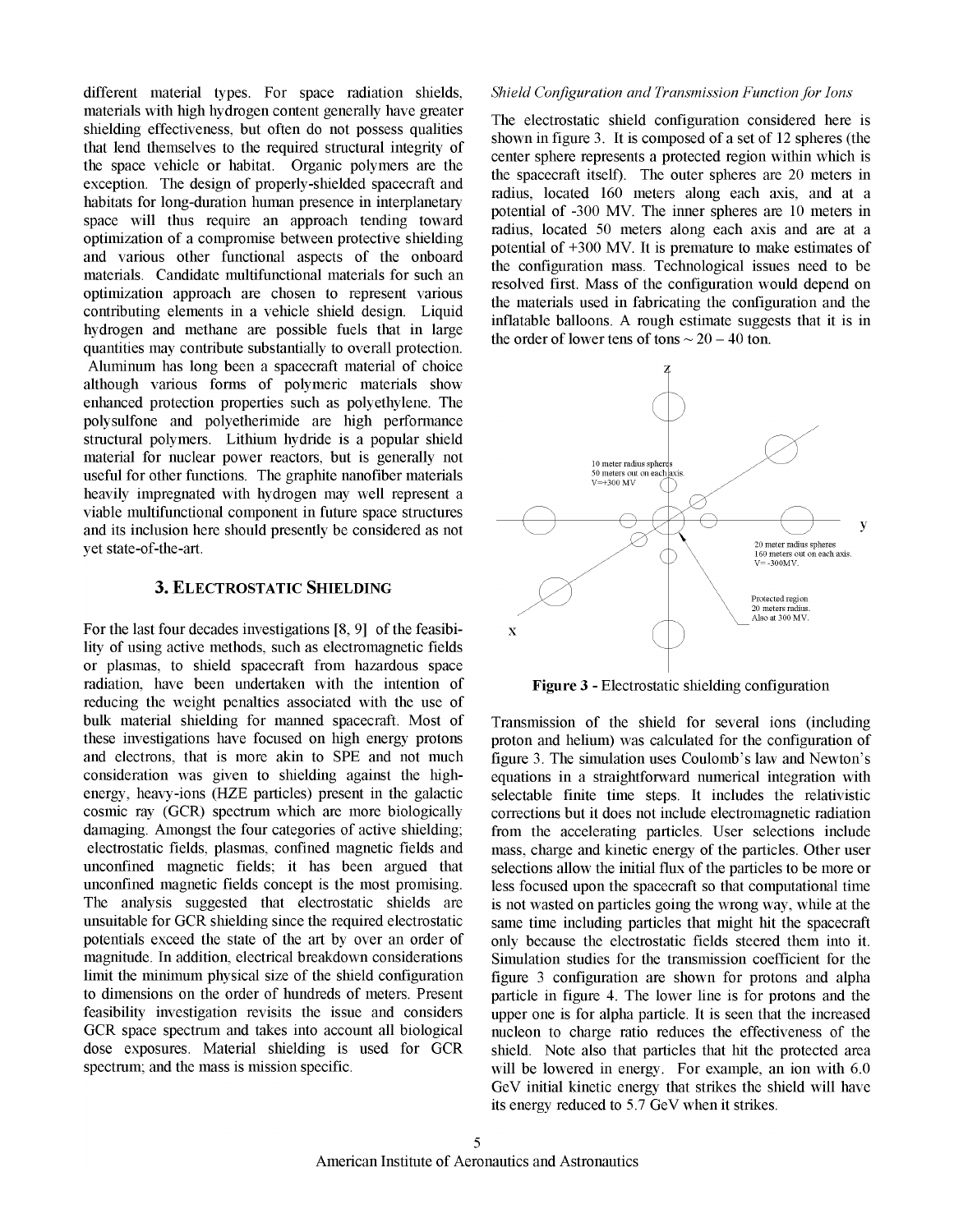

## Shielded Radiation Environment area.

Solar minimum environment of 1977, usually taken for  $\alpha$  design assessments, was considered for this study and  $\alpha$  Solar Minimum 1977 consists of spectrum from proton (charge number,  $Z = 1$ ) to (Electrostatic Shielding) Ni  $(Z=28)$ . A large number of isotopes of 170 have been active shielding were limited and considered solar particle  $\begin{bmatrix} 8 & 1000 \\ 1400 & 1400 \end{bmatrix}$ 



Figure 5 - Fluence for proton (z=1), alpha particle (z=2)<br>and lithium (z=3) and beryllium (z=4). The spectrum for<br>fithium and beryllium are relatively small and do not show<br> $\frac{9}{8}$   $\frac{250}{8}$   $\frac{250}{8}$   $\frac{250}{8}$ and lithium (z=3) and beiryllium (z=4). The spectrum for <sup>300</sup> <sup>=</sup> lithium and beryllium are relatively small and do not show  $A \frac{1}{2} \sum_{n=0}^{\infty} \frac{250}{200}$ 

events (SPE) spectrum thus included only proton  $(z=1)$  and  $\begin{bmatrix} 8 & 50 \\ 0.50 & 10 \\ 0.50 & 0.50 \end{bmatrix}$ alpha particle (z=2). In contrast, here the full spectrum of  $\begin{bmatrix} 1 & 0 \\ 0 & 0 \end{bmatrix}$ radiation ions has been considered and is the first study in  $\frac{100}{200}$  1000 10000 100000 100000 100000 100000 100000 100000 100000 100000 100000 100000 100000 100000 100000 100000 100000 100000 100000 100000 100000 10 this regard to definitively answer the feasibility of electrostatic shielding for space radiation protection.

Electrostatic shielding dramatically modifies the space radiation environment in two ways: (1) radiation ions of

lower energies, depending upon the configuration, are completely blocked and do not reach the protected central Shield Transmission Curves area, but most of the ions missing the protected area are deflected, (2) the energy of all the ions hitting the protected I bower energies, depending upon the configuration, are<br>
Shield Transmission Curves<br>
area, but most of the ions missing the protected area are<br>
deflected, (2) the energy of all the ions hitting the protected<br>
area is reduc 0.8 and mass of the radiation ion and the potential used in the shielding configuration.

The modified spectrum of all the ions proton  $(z=1)$  through 0.2 M four ions. Fig. [5] shows spectrum for  $z = 1$  through 4.<br>0.1 Protons  $(z=1)$  are most abundant followed by atoba particle Protons ( $z=1$ ) are most abundant followed by alpha particle<br>
0 2000 4000 6000 8000 10000 <br>
Energy per nucleon (MeV) do not show up in the figure. The fluence for charges 5<br>
through 8 is shown in fig. [6] and for charges through 8 is shown in fig.  $[6]$  and for charges 9 through 12 are shown in Fig.  $[7]$ . Spectrum for charges 13 through 16 are displayed in Fig.  $[8]$ , and Fig.  $[9]$  shows spectrum for Figure 4 - Transmission coefficient for the electrostatic<br>shielding configuration. The lower (pink) line is for protons<br>and the upper (blue) line is for alpha particle.<br>and the upper (blue) line is for alpha particle.<br>and Notice there is big reduction in the ions hitting the protected







Figure  $7 -$  Spectrum of charges (z) 9 through 12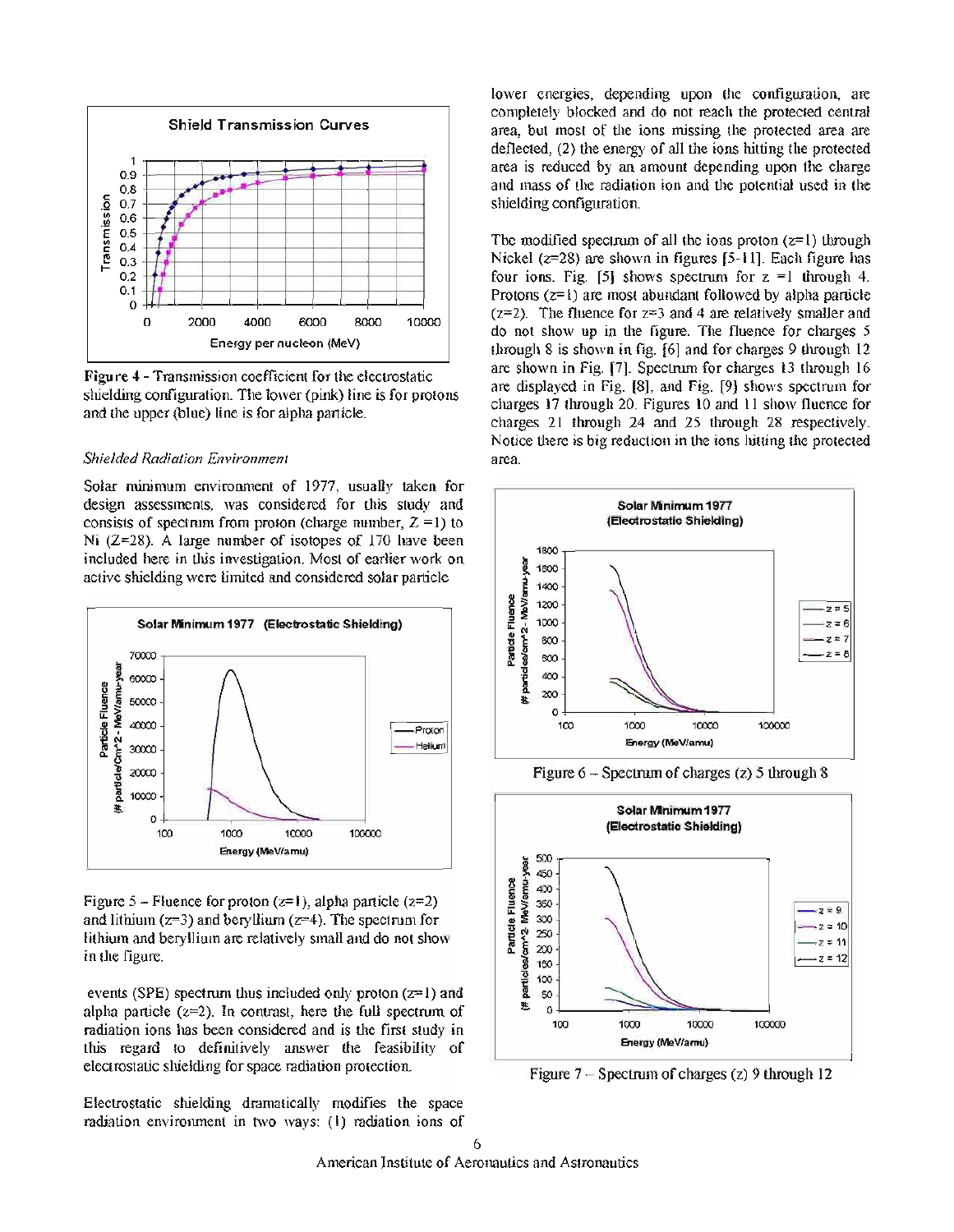

Figure 8 - Spectrum of charges  $(z)$  13 through 16





Figure  $10$  - Spectrum of charges (z) 21 through 24



Figure  $11$  - Spectrum of charges (z) 26 through 28

60. Transmission coefficients are shown in figure 12. The dose exposures are for solar minimum environment of 1977 and  $\frac{1}{2 \times 17}$  consists of spectrum from proton (charge number, Z =1) to  $\|z - 19\|$  Ni (Z=28) and takes into account 170 isotopes.

 $20 \times 20$  The blue (top) refers to the exposure for the full unmodified spectrum (electrostatic shielding turned off) and the pink of  $\sim$  (lower) curve refers to the spectrum with electrostatic  $\sim$  shielding turned on that uses the transmission coefficients  $\overline{0}$  2000 4000 8000 8000  $\overline{0}$  of Eq. (3). The percent reduction in dose exposure is about Energy (MeVlamu) 70 percent at lower and about 84 percent at higher depths.

Figure 9 - Spectrum of charges (z) 17 through 20 Detailed analysis was used to make estimates of the radiation exposure using full solar minimum spectrum Solar Minimum 1977 consisting of all ions from proton to nickel  $(Z = 28)$  and detectrostatio Shielding) includes 170 isotopes as discussed above. The blue (top)  $70$ unprotected (unmodified spectrum). The yellow (middle) curve refers to the exposure behind a polyethylene shielding  $\frac{z-21}{z-21}$  and the pink curve (lowest) curve refers to the exposure <sup>40</sup> z=22 with the modified spectrum wt lcrsai hedn.A Branch contents the diversion of the ions from the seen from the figure, the diversion of the ions from the separate the separate the separate of the ions from the figure, the diversion of the ions from the separate in th the spacecraft has an advantage. However, a spacecraft is made of materials; as a result, the selection of radiation protection shielding materials would always remain a vital 0 part of radiation protection strategy. Besides, multiple<br>0 2000 4000 6000 8000 functional optimizations would elymon play on important <sup>0</sup> <sup>2000</sup> <sup>4000</sup> <sup>6000</sup> <sup>8000</sup> functional optimizations would always play an important Energy (MeV/amu) role for the spacecraft architecture and shielding.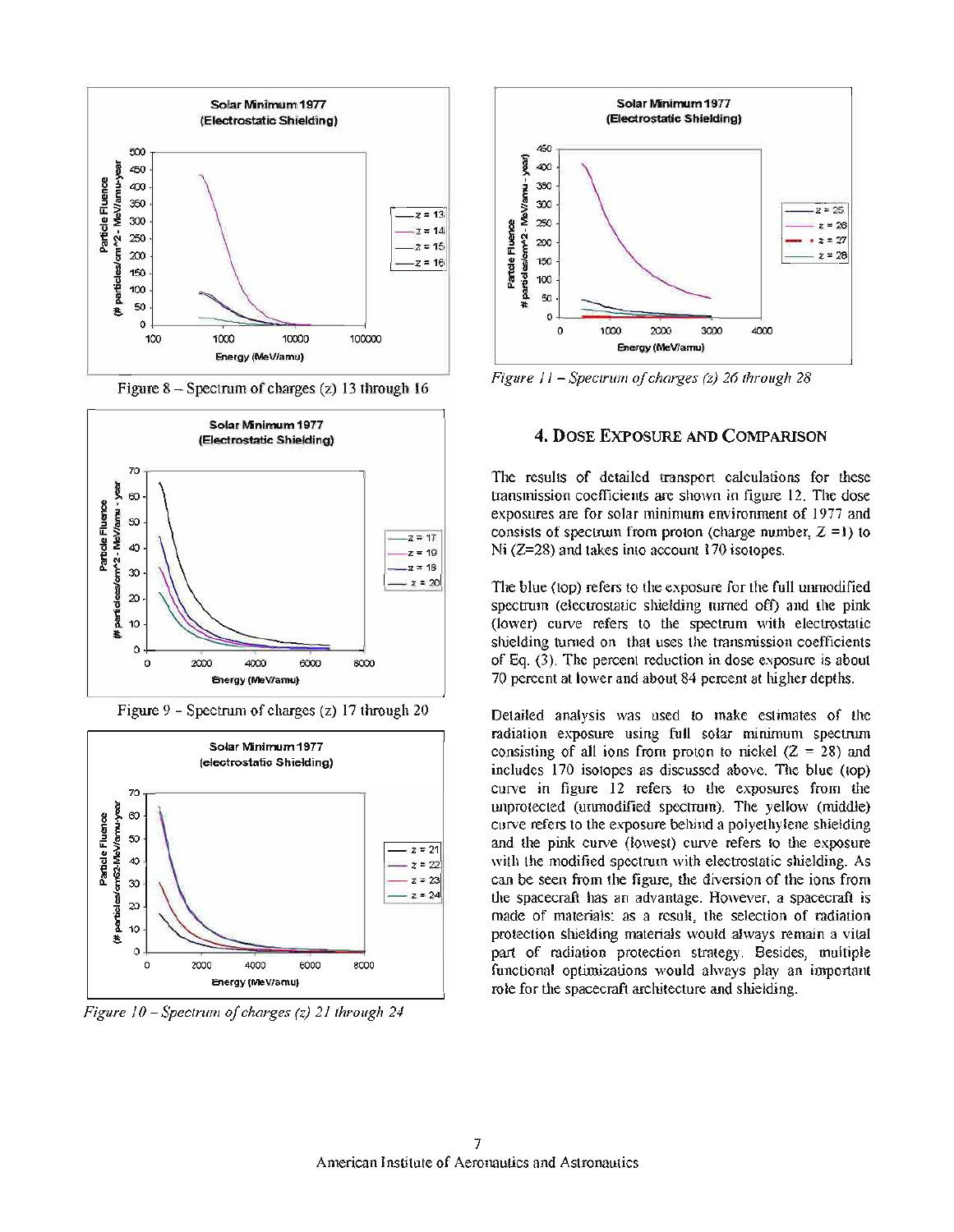

Figure 12 - Dose exposure for electrostatic shielding and material shielding. The upper (blue) line is without any [8] Sussinham, J.C., Watkins, S. A., Cocks, F. H., Forty years and lower (pink) line is with electrostatic shielding. of spacecrafts., J. Astronautical Sci 1999:47; 165-175

configuration of electrostatic active shielding and  $(1 \text{d}y)$ , May 27-31, 2000 comparison has been made with the state-of-the-art material (shielding). It has been argued that material shielding and [10] NCRP, Uncertainties in Fatal Cancer Risk Estimates multifunctional optimization will always be an important Used in Radiation Protection, NCRP Report No. 126 ingredient of radiation protection and shielding. Analysis (1997). suggests that electrostatic shielding is feasible with asymmetric configurations, as discussed here, and has an [11] NCRP, Radiation Protection Guidance for Activities in advantage due to 'blocked' space radiation spectrum. Low-Earth Orbu, National Council on Radiation However, technological feasibility of achieving the Protection, Bethesda, NCRP Report No. 132, (2001). discussed configuration (or some other modified configuration) needs to be investigated. In the best case [12] ICRP, The 1990 Recommendations of the International scenario, (should technologically active shielding be Commission for Radiological Protection, ICRP Report possible), a combination of the active and passive (material) 60. Pergamon Press, Oxford, UK, (1991). shielding would be the best hope for radiation protection and shielding for the future direction. [13] Tripathi, R.K. and Wilson, J.W., Enabling technology for

### **REFERENCES**

- 11 R.K. Tripathi, J.W. Wilson, F.A. Cucinotta, J.E. Nealy, BIOGRAPHY M.S Clowdsley, M.Y. Kim, Deep space mission shielding optimization, SAE 2001-01-2326 (2001). Ram Tripathi is a Senior Research Scientist at NASA
- [2] R.K. Tripathi, L.C. Simonsen, J.E. Nealy, P.A. Troutman, J.W. Wilson, Shield optimization in simple geometry for  $J$ . *protection and shielding He received his Ph.*<br>
the Celevian concent SAE 2002 01 233 (2002). *D. in physics from the University of Kansas*
- Council on Radiation Protection, Bethesda, NCRP Report No. 98 (1989).
- [4] Badhwar, G.D. and O'Neill, P.M., Improved model of 140
	- measurements on STS-63;, Radiat. Meas. 26; 147-158;
- [6] Wilson, J.W., Kim M-H, Shinn, J.L., Tai, H., Cucinotta, a 20<sup>1</sup> F.A., Badhwar, G.D., Badavi, F.F., Atwell, W.: Solar 0 **Cycle Variation and Application and Applications to the** <sup>0</sup> <sup>50</sup> <sup>100</sup> <sup>150</sup> <sup>200</sup> Space Radiation Environment, NASA/TP-1999-209369
	- [7] Clowdsley, M. S. et al., Can. J. Phys. 78: 45-56; 2000.
- shielding, middle (yellow) line is with material shielding of development of active systems for radiation protection
- 5. CONCLUSION [9] Townsend, L.W., Overview of active methods for shielding spacecraft from energetic space radiation, International Workshop on Space Radiation Research and <sup>\*</sup>Annual Detailed analysis has been presented for a new NASA Space Radiation Health Investigators' Workshop Arona
	-
	-
	-
	- safe human space missions, AIAA, Space 2004, paper 21652.

Langley Research Centre and works on radiation



the Gateway concept, SAE 2002-01-2332 (2002).<br>and has held professorships, technical and has held professorships, technical [3] NCRP, Guidance on Space Exposures in Space, National lawscale and management positions in Council on Bedieting USA, Western Europe (Germany, Great Britain and Belgium) and India. He has proposed

established and developed several new theories such as the